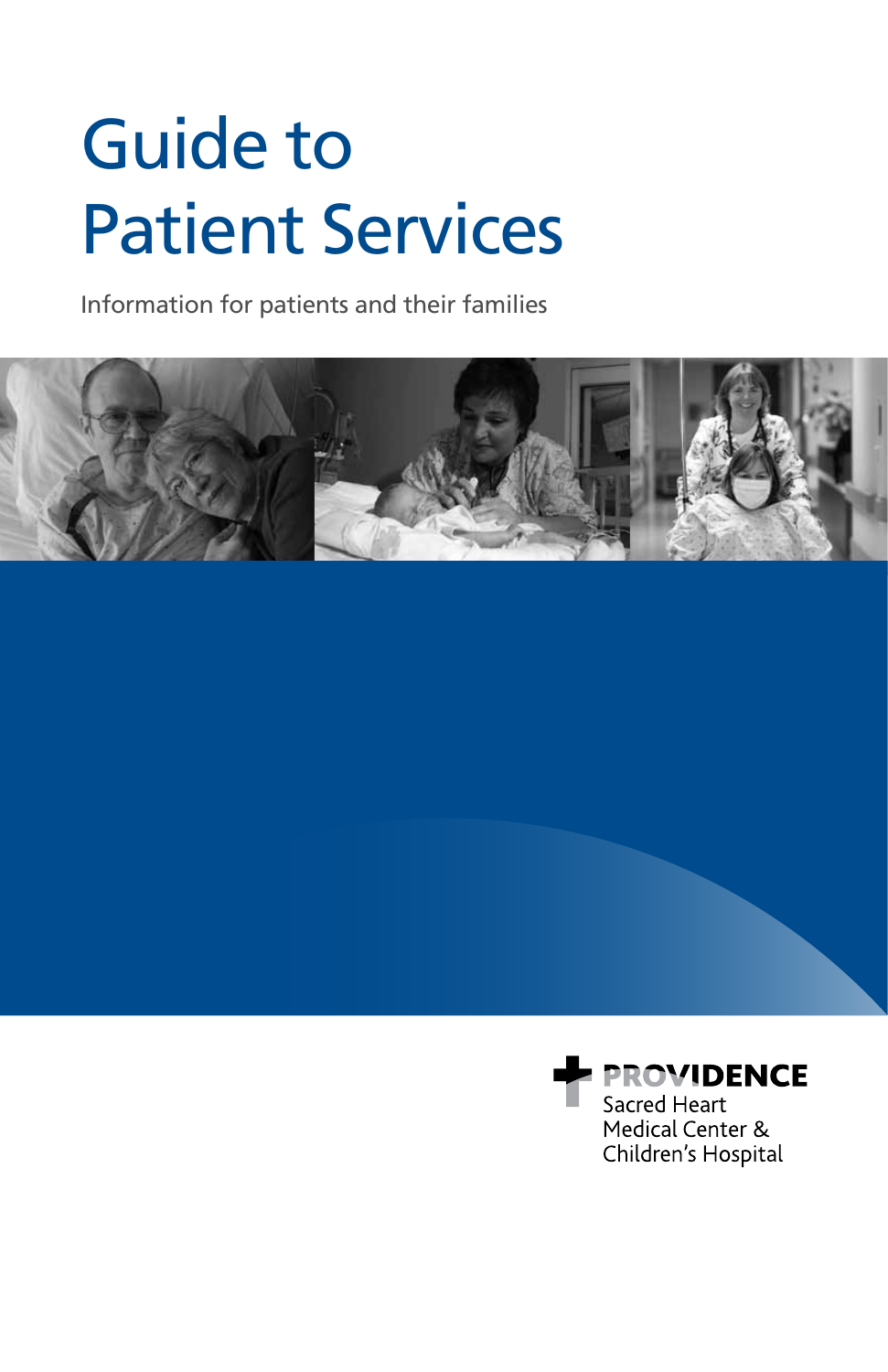#### Welcome to Providence Sacred Heart Medical Center & Children's Hospital.



On behalf of the Sisters of Providence and all of us here at the Medical Center, welcome to Sacred Heart! We are committed to quality, safe and compassionate service and are pleased you have chosen us to provide your care.

Our staff welcomes you to be a part of your care team. Feel free to ask questions and share your concerns, and invite your family members to do so as well. If there is anything we can do to improve your stay at Sacred Heart, please don't hesitate to talk with a member of your care team, or ask to talk with the nurse manager.

Sincerely,

*Elaine Couture, RN Chief Operating Officer*

#### Patient Rights and Responsibilities

Upon admission, you will receive a brochure called Patient Rights and Responsibilities. It addresses the responsibilities of the Medical Center staff in caring for you. In turn, it describes how you can work together with your caregivers for the best outcome of your treatment.

If you need this information in another language, please contact your nurse.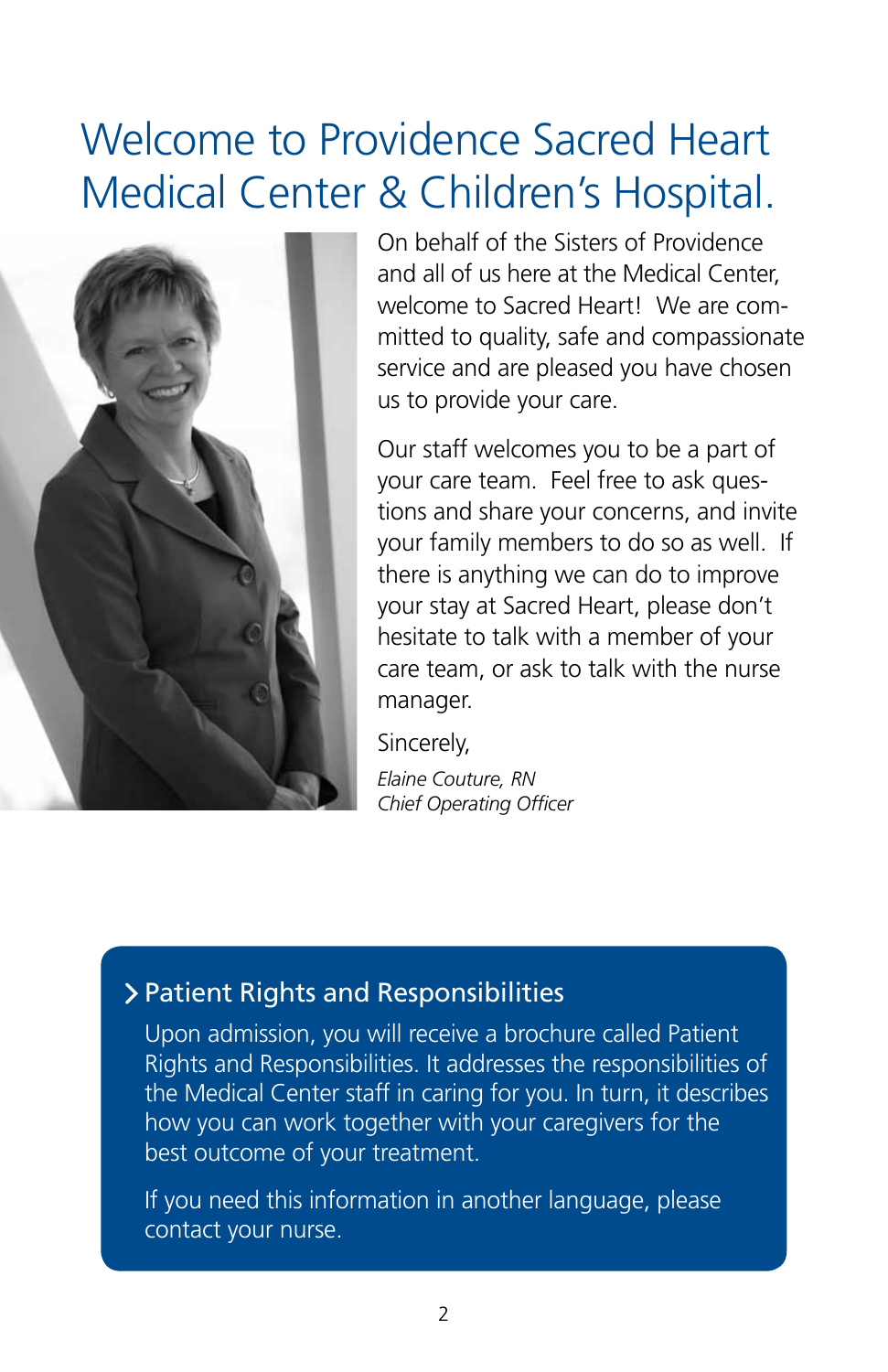#### This guide provides **helpful information** for patients and their families.

# After your Admission

When you are settled in your room, a nurse will explain the controls for your bed, the lights and the call light.

Depending on the treatment you undergo, you may be able to wear your own nightclothes or the hospital will provide a gown or pajamas. The room temperature is set for your comfort. If you find it too warm or cold, contact your nurse.

If you have watches, jewelry, money or other valuables with you, please ask a family member to take them home. If that is not possible, ask your nurse to secure them for you.

A total of \$20 is adequate for incidentals during your stay here, but remember that cash kept at your bedside is your responsibility.

A cup is provided for patients who wear dentures.



#### Questions/Concerns

Our staff wants to be responsive to your needs. The Patient Access staff can assist you with registration, payment options, insurance benefits and parking. For your convenience, Patient Access is able to accept co-pays and deposit amounts at our checkin locations. If you need to speak with our registra-

tion staff, please call extension 43115.

If you have a concern or complaint about any aspect of your medical care, ask to talk with the nurse manager on your unit.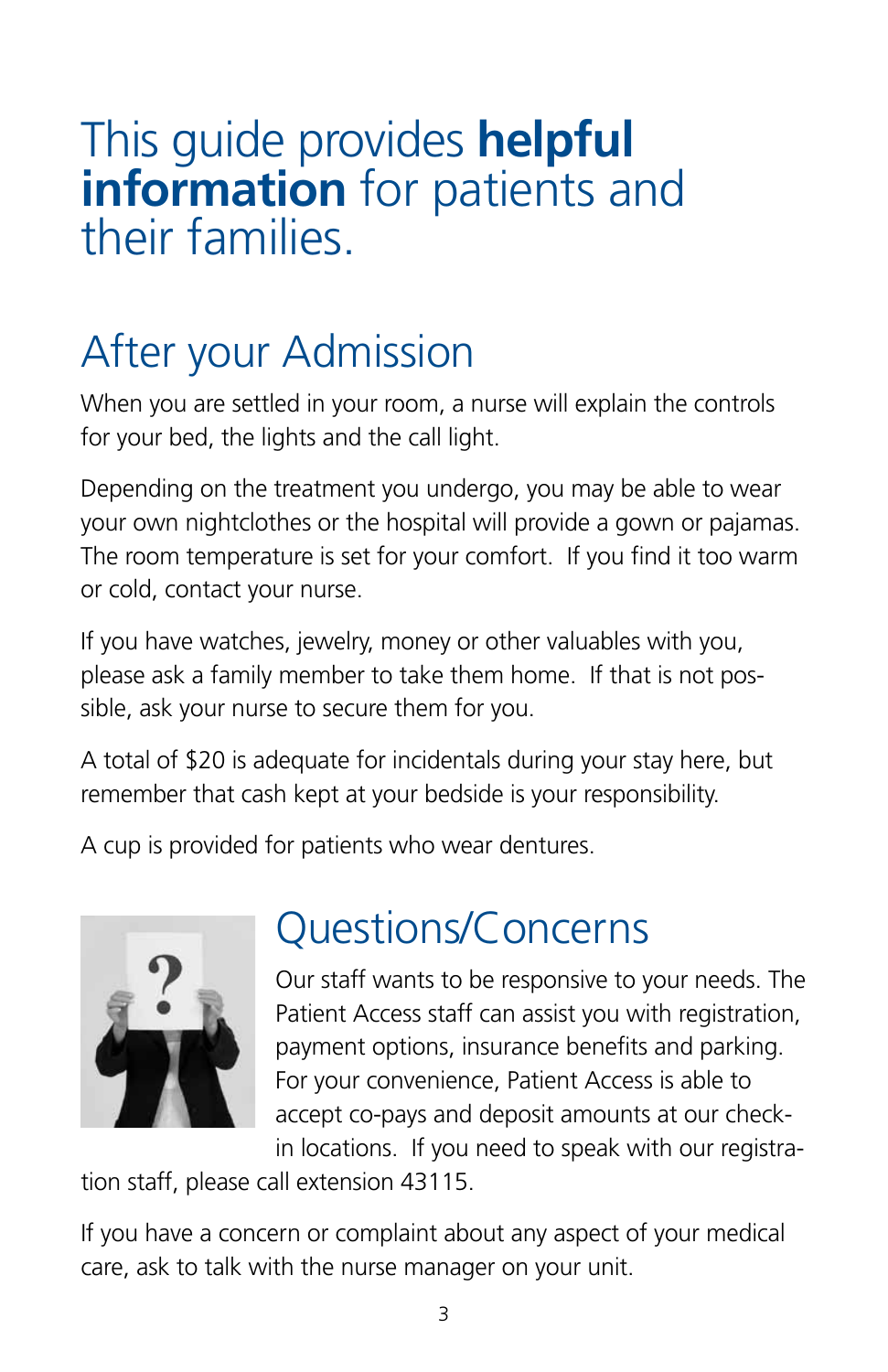# Meal Planning

If you are eating solid foods, a representative from Food and Nutrition will meet with you and help you make selections from the types of



meals approved by your physician. For your convenience, a patient menu is located in your room, listing the options you have for meals and snacks.

Additional assistance may be provided by a dietitian. When it's time to return home, a member of the clinical nutrition staff will meet with you if you need to be on a special diet.

If your guests would like a meal

prepared, have them choose from the menu and call x 47700 to place their order. (There is a fee for guest meals.)

## Le Café (Cafeteria)

The hours of the cafeteria and dining room on L3 (Lower Level 3) are:

| <b>Daily</b>     | 6:30 a.m. to 8:30 p.m.    |
|------------------|---------------------------|
| <b>Breakfast</b> | $6:30$ a.m. to 10:15 a.m. |
| Lunch            | 11 a.m. to 1:50 p.m.      |
| <b>Dinner</b>    | 4:30 to 7:30 p.m.         |

Soups, salads, sandwiches, beverages and other food items are available between meal times, as is the espresso service.

The Snack Bar, also on L3, is open 24 hours. Vending machines provide an assortment of food and beverages.

There is a change machine in the Snack Bar. An automated teller is located on L3 for cash withdrawals. The cafeteria also accepts major debit & credit cards. Sorry, no personal checks.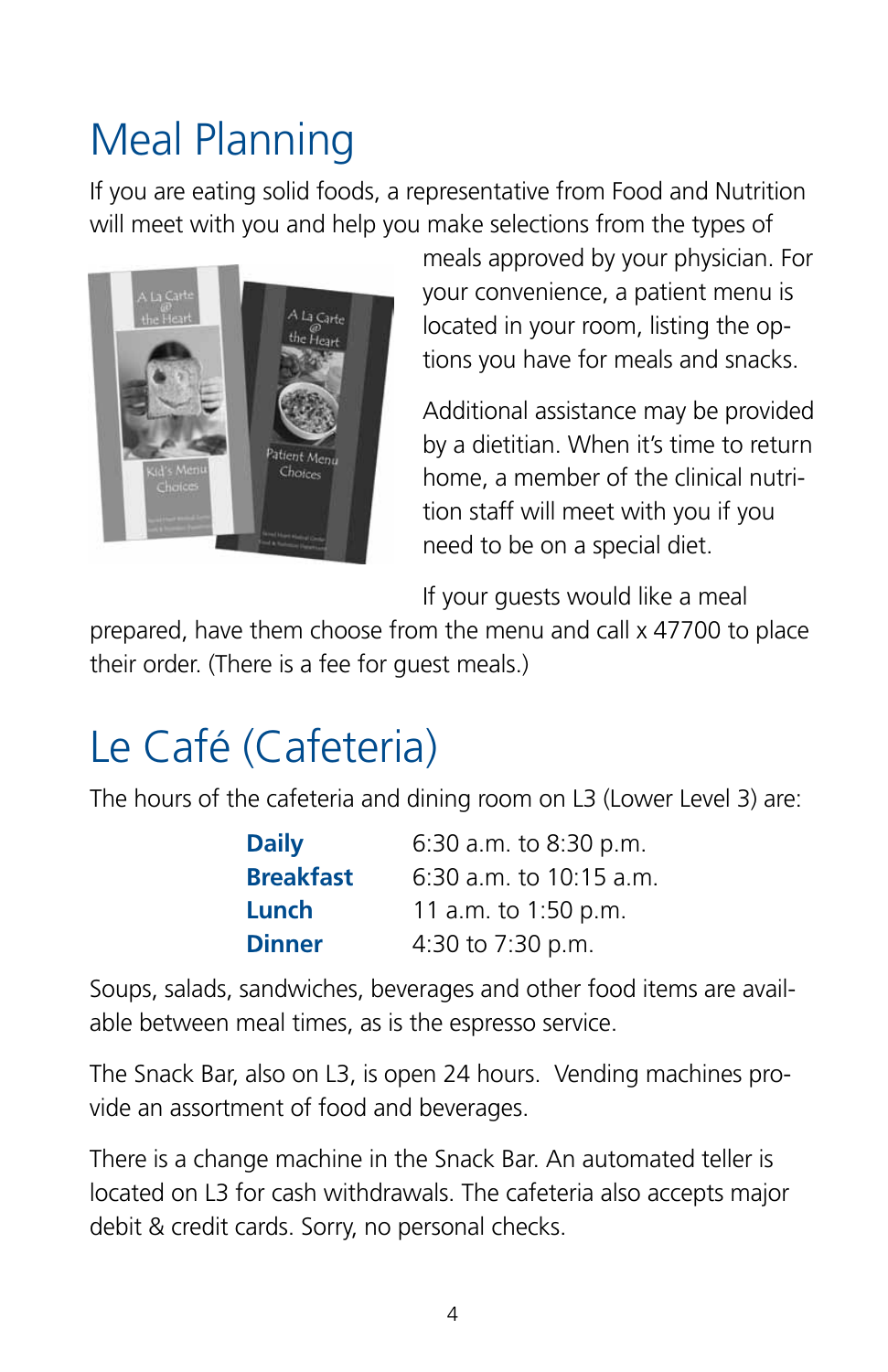# Smoking Policy

Sacred Heart believes a hospital should provide fresh, clean air for all to breathe. For this reason, smoking is not allowed while you are a patient in the Medical Center. If you are a smoker, staff will make every effort to assist you in making the adjustment not to smoke during your stay. Aids to help in quitting smoking are available and may be ordered by your doctor.



# Safety

Small appliances such as hair dryers, electric razors and small radios are permitted, but their use may be restricted in some locations. Personal TVs, stereo systems and other devices that might disturb other patients and staff are not allowed. Contact your nurse if you have questions.

Fire drills take place occasionally. If you hear a continuous chime, don't be alarmed. A staff member will inform you of the drill and then will close your door.

Also, for your safety, your nurse will lift the side rails on your bed at night and then lower them in the morning. When you are out of bed, please wear shoes, slippers or other foot coverings with non-slip soles.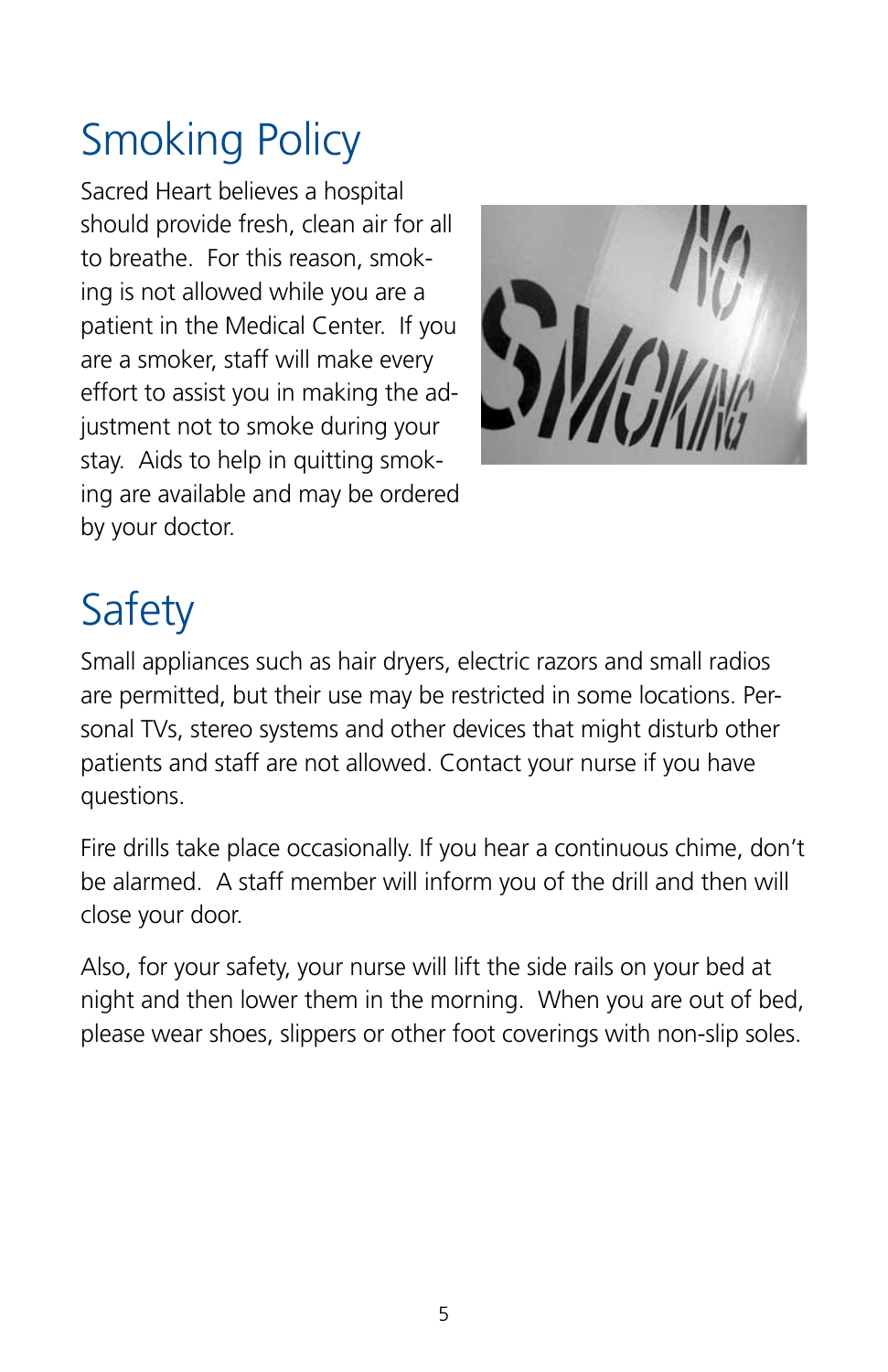# Clergy Visits

Chaplaincy Services staff is available for patients and family members 24 hours a day, seven days a week. Contact the operator or call extension 44716. If you would like a visit from your own pastor, contact your nurse or one of the chaplains. A visit will be arranged for you.

The Sister Ethel Richardson Chapel is located on the main floor near the front entrance of the Medical Center. Mass is celebrated there Monday, Wednesday and Friday at 11:30 a.m. Everyone is welcome to use the chapel at any time for personal prayers and meditation.



The Providence Center for Faith and Healing offers a beautiful garden, a library and quiet rooms for meditation and retreat. It is located next to the Medical Center and is available to all. Ask your nurse or chaplain for more information.

#### Advance Directives, Billing Questions, Notary Public

An advance directive allows you to state in writing your decisions about your health care. This document, along with a booklet that explains advance directives, is available from your nurse. The nurse assigned to you upon admission to your room can assist you in completing an advance directive form.

A financial counselor is available to help with billing questions (call extension 43360). If you need documents notarized during your stay as a patient, call extension 43115 and a notary public will come to your room.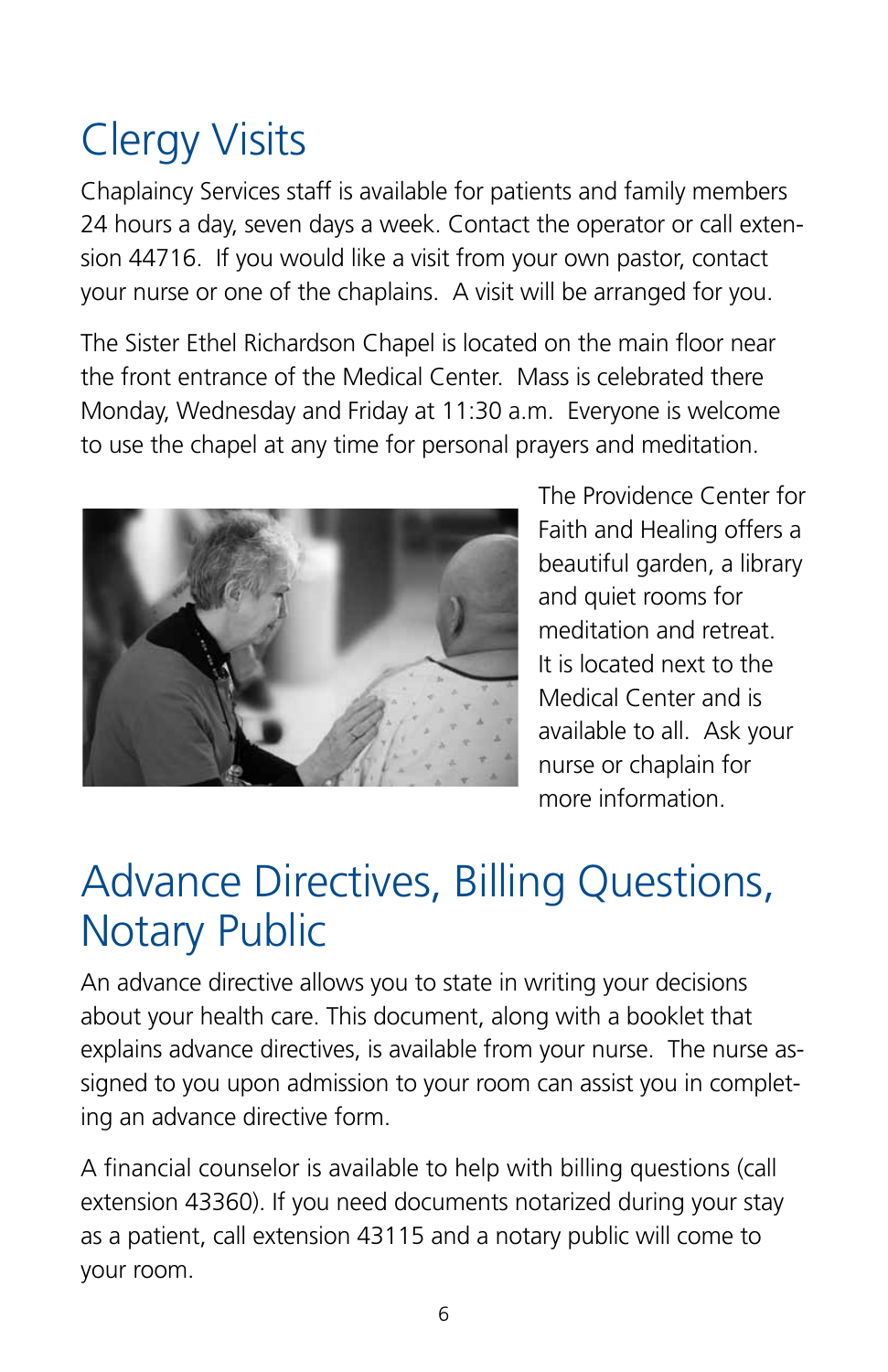# Visiting Hours

Sacred Heart has a flexible schedule for visitors from 11 a.m. to 8 p.m. However, times vary from floor to floor. The adult intensive care units have a quiet time from 2 to 4 p.m. daily. Children may visit with an adult, except for intensive care units. The Birth Place has no set visiting hours. Talk with your nurse about the best time for you to have visitors.

Remember, rest is a key factor in your treatment and recovery. Don't try to do too much or feel embarrassed about asking visitors to leave or delay a visit if you are tired. Let your nurse know if you need help with this.

# Gift Shop

The Gift Shop @ Sacred Heart on the main floor of the main tower is open daily for personal items, gifts, flowers, cards and magazines. Contact your nurse if you wish to visit the Gift Shop.

| Monday-Thursday 9 a.m. to 8 p.m. |                         |
|----------------------------------|-------------------------|
| <b>Friday</b>                    | 7 a.m. to 8 p.m.        |
| Saturday/Sunday                  | 10:30 a.m. to 5:30 p.m. |

#### The Careshop

The Careshop, providing home health products and medical necessities, is located on the main floor of the Surgery Center & Women's Health Center.

> **Monday-Friday**  10 a.m. to 4 p.m.

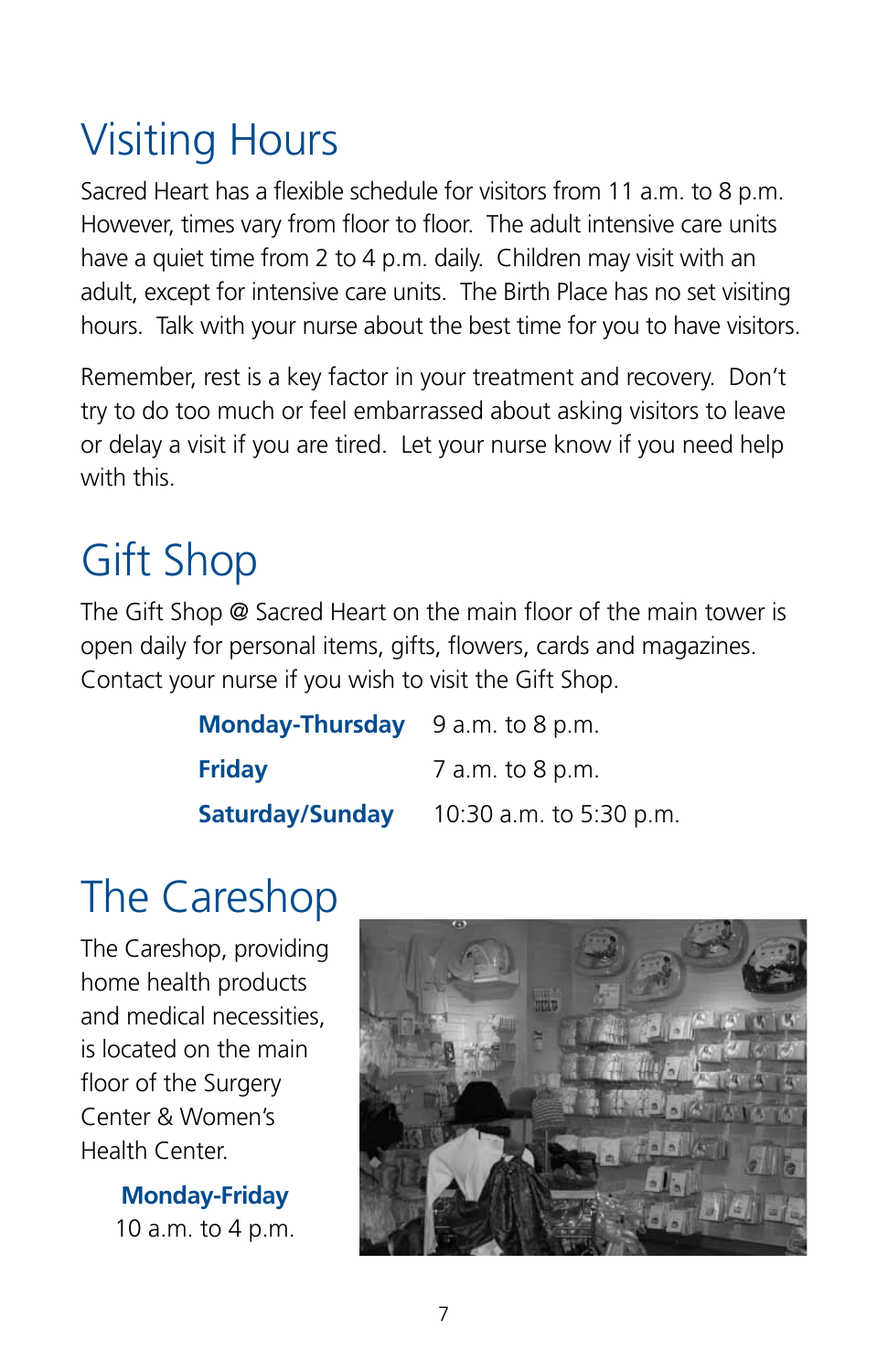# The Daily Newspaper

Daily newspapers are available in vending machines on the main floor next to the Gift Shop and in the snack bar on L3.

## Mail, Magazines and Flowers

Mail is delivered to patients daily. If you wish to send a letter or card, stamps may be purchased from the Gift Shop. Mail will be forwarded to patients who have been discharged.

Flowers and gifts are delivered daily, except to rooms on intensive care units and where prohibited by a doctor for medical reasons.

## **Television**

Sacred Heart provides each patient room with local and cable television channels at no charge. In addition, the Medical Center broadcasts many informative health and special interest programs, available *"*On-Demand*"* for your convenience. Look for the television guide for a listing of cable channels and On-Demand programs.

#### Email

Your friends and family can email you at sacredheartpr@providence.org. Messages are delivered one to two times a day, Monday through Friday.

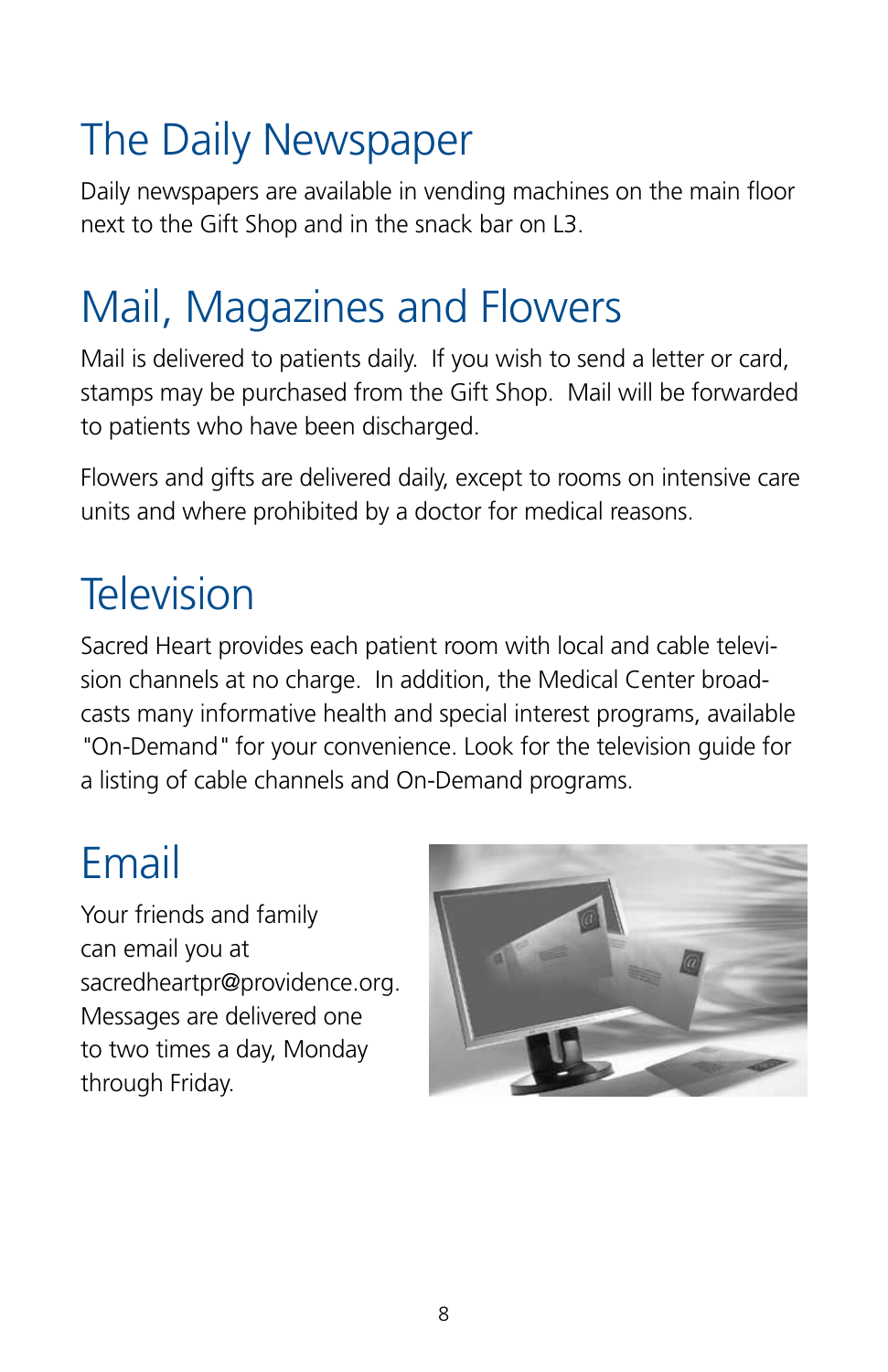# The Madison Inn

The Madison Inn is located on the Sacred Heart Medical Center campus across from the main entrance of the Medical Center on Rockwood Boulevard. It offers special rates for patients of the Medical Center and their families.

- 24-hour complimentary coffee/tea
- 5-digit phone dialing to the Medical Center
- microwave and refrigerator in many rooms
- free on-site parking
- coin-operated laundry facilities
- tranquility room for reflection

#### **Call 474-4200 or 1-800-538-0375**

# Telephone Use

To call someone within the hospital, dial the following numbers:

| <b>Service</b>                     | Phone                       | Location                                    |
|------------------------------------|-----------------------------|---------------------------------------------|
| Billing                            | 866-366-5499<br>(toll free) |                                             |
| <b>Chaplaincy Services</b>         | 44716                       | Providence<br>Center for<br>Faith & Healing |
| Case Management/<br>Social Service | 43184                       | Main floor                                  |
| Gift Shop                          | 43285                       | Main floor                                  |
| Hospital Operator                  | 0                           |                                             |
| The Careshop                       | 44040                       | Main West                                   |
| Notary Public                      | 43115                       | Main floor                                  |
| <b>Public Relations</b>            | 43081                       | Main floor                                  |
| <b>Security Services</b>           | 0 (Operator)                | LL3 West                                    |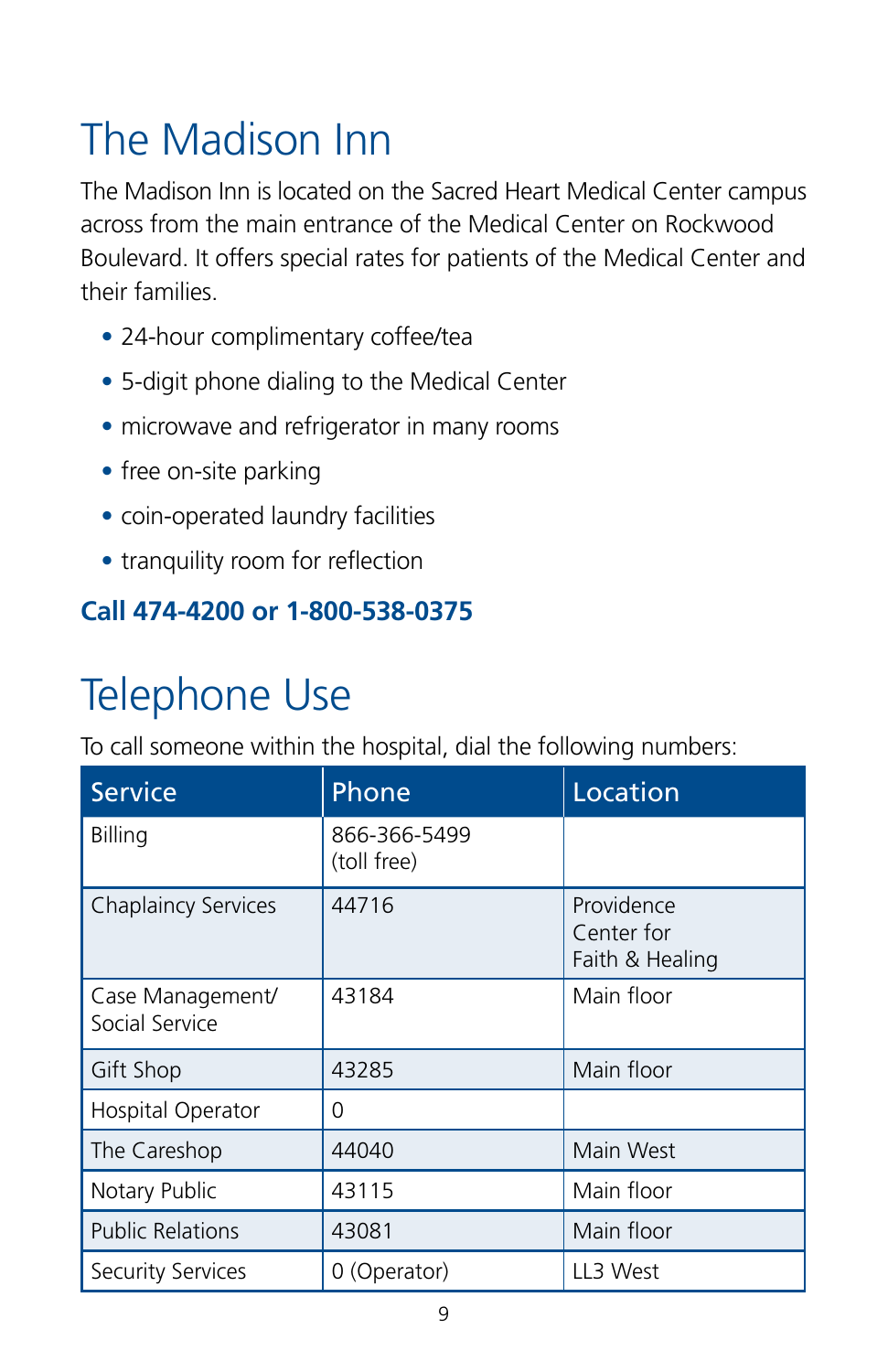#### Using your Room Phone

A telephone is provided in your room. Dialing instructions to make local and long distance calls are affixed to the phone at your bedside.



#### Internet Access

A laptop computer may be plugged into any **patient phone outlet** in patient rooms. *Do not plug a laptop computer into any other phone outlets in the Medical Center or serious damage to the computer may result!*

Guest wireless is available throughout the Medical Center. Call x43366 to connect.

#### Language and Hearing Services

If you or a family member need an interpreter, contact your nurse manager or Case Management Services at extension 43184. If you have difficulty understanding, hearing or reading, please let us know and we will provide communication aids.

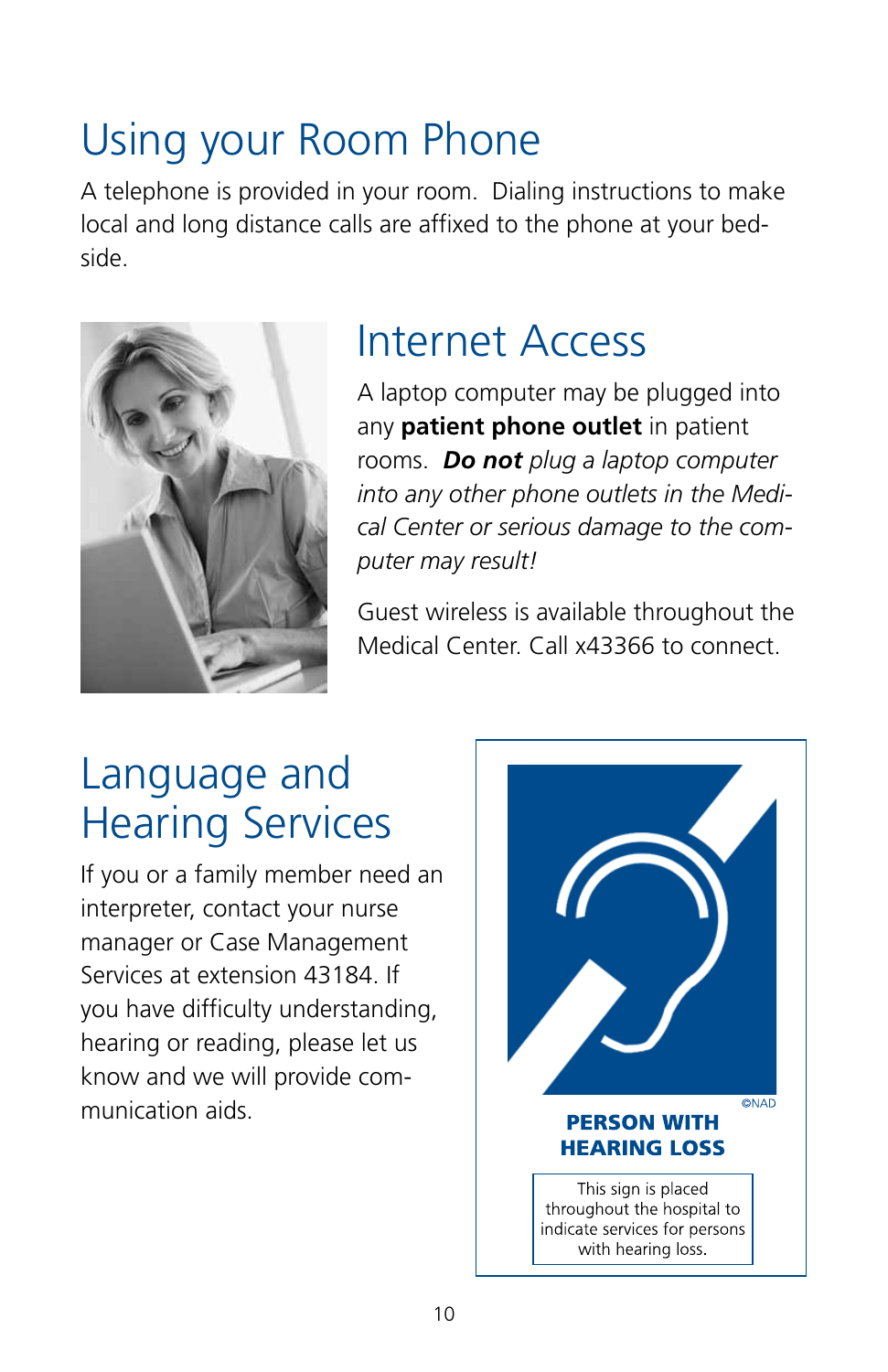# Going Home

On the day of your discharge, your nurse will help you prepare to leave once your doctor has indicated you are ready. Our goal is to discharge patients by 11 a.m. so you have ample time to return home and get settled.

The social worker on your unit can help with many discharge-related needs and provide information about services available upon your return home.

These include:

• Home nursing visits, medical equipment, chore services and Meals on Wheels.



- Referral to community resources.
- Assisted living arrangements, such as skilled nursing facilities, adult family and retirement homes.

You may speak directly with Case Management (social services) by calling extension 43184, or ask your nurse for assistance.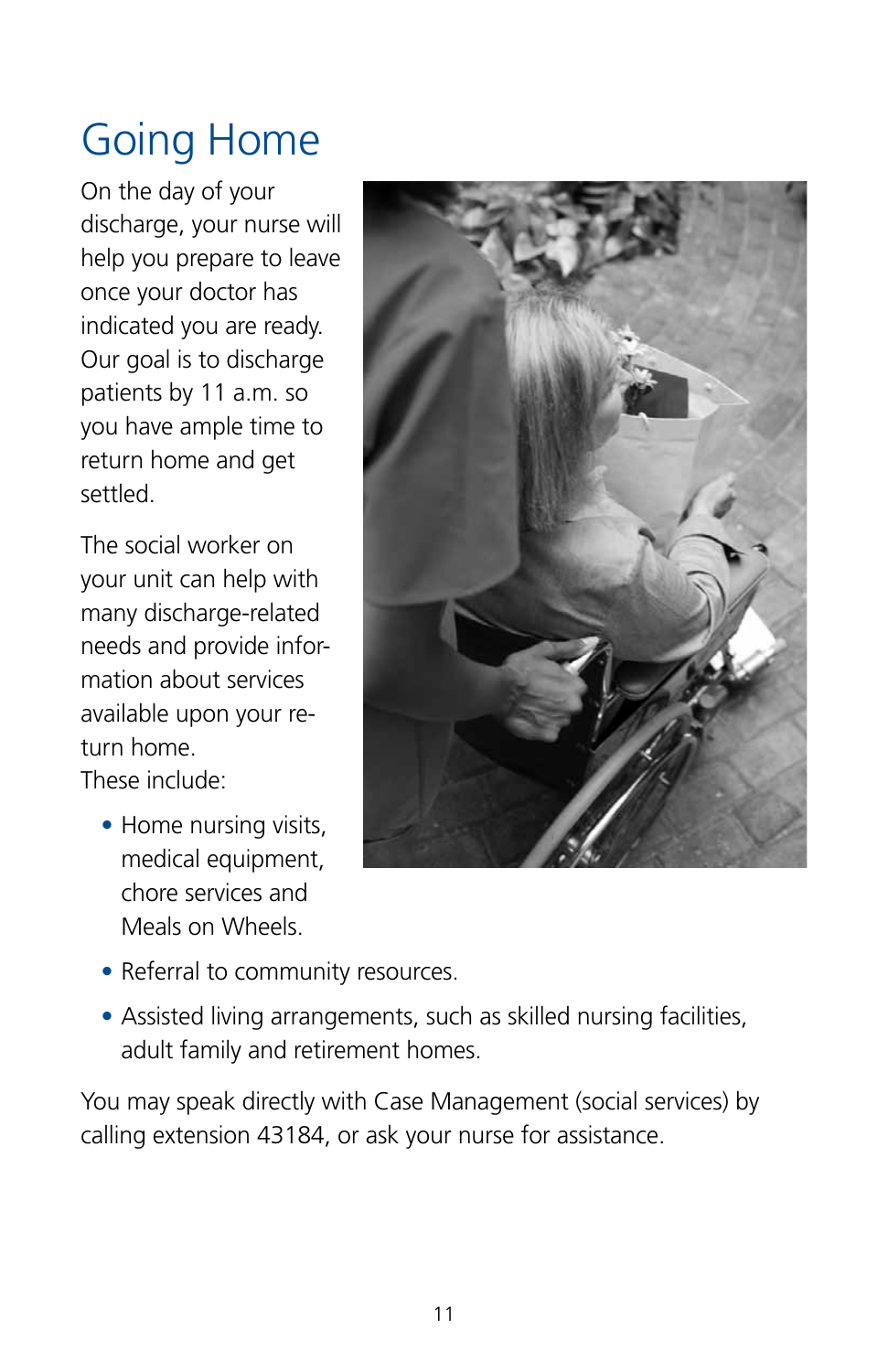#### Providence Sacred Heart Medical Center & Children's Hospital

The Sisters of Providence founded Sacred Heart more than 120 years ago. Today, it is one of many hospitals affiliated with Providence Health & Services, spanning the west coast from Anchorage, Alaska, to Burbank, California. The tradition of these hospitals is a mission of healing with a Christian commitment of respect and concern for the dignity and value of each person.

With 623 beds, Sacred Heart is one of the largest hospitals in the Northwest. It employs over 4,000 health care professionals and support staff. Its medical staff provides the expertise and skills of over 800 specialists and primary care doctors. In addition to a full-service Children's Hospital, Sacred Heart features comprehensive cardiac programs, a certified Stroke Center, Level II Trauma Center and neuroscience, psychiatric, continence and cancer services.

#### **www.shmc.org**

#### Non-Discrimination Notice

Sacred Heart Medical Center does not discriminate against any person in employment or in admission, treatment or participation in its programs or benefits on the basis of age, gender, sexual orientation, marital status, race, religion, creed, color, national origin, source of payment or the presence of any sensory, mental or physical disability.

For more information about this statement, or if you believe that discrimination has occurred and you wish to file a complaint, please contact Cheryl Thomas, 504 coordinator at (509) 474-4565 or request relay to (509) 474-4565 from AT&T Relay Services.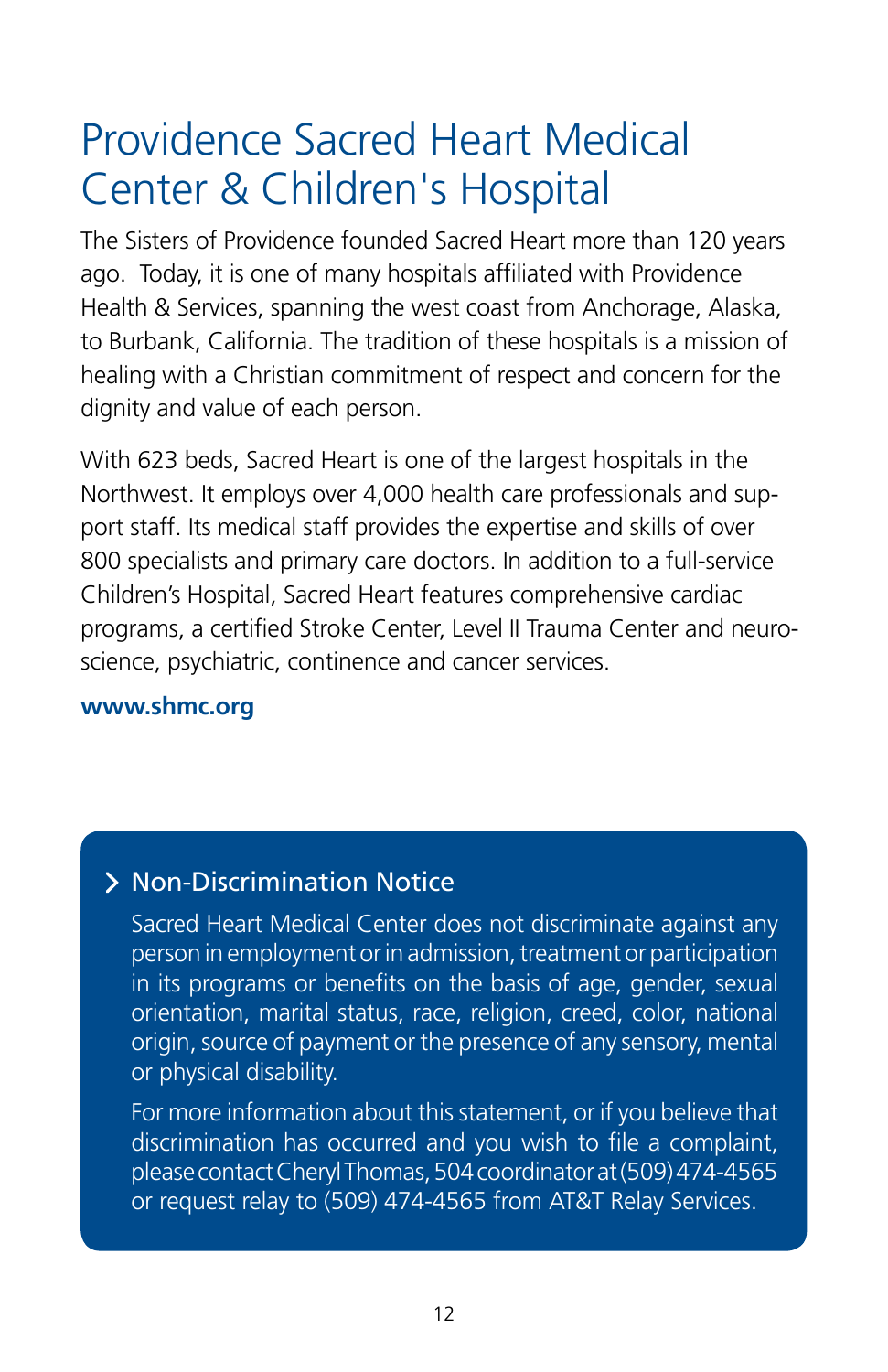#### Campus Map



- 1 Providence 5th & Browne Medical Bldg./ Wound Care Services
- 2 Providence St. Joseph Care Center
- **3** Providence Transitional Care Unit
- 4) Providence Emilie Court Assisted Living
- 5 Providence Health & Services
- Maria House 6
- 7 Mother Gamelin Center
- 8 Providence Auditorium
- 9 Providence Center Garden
- 10 Providence Center for Faith and Healing
- **11** The Madison Inn hotel
- 12 Providence Associates Medical Laboratories (PAML)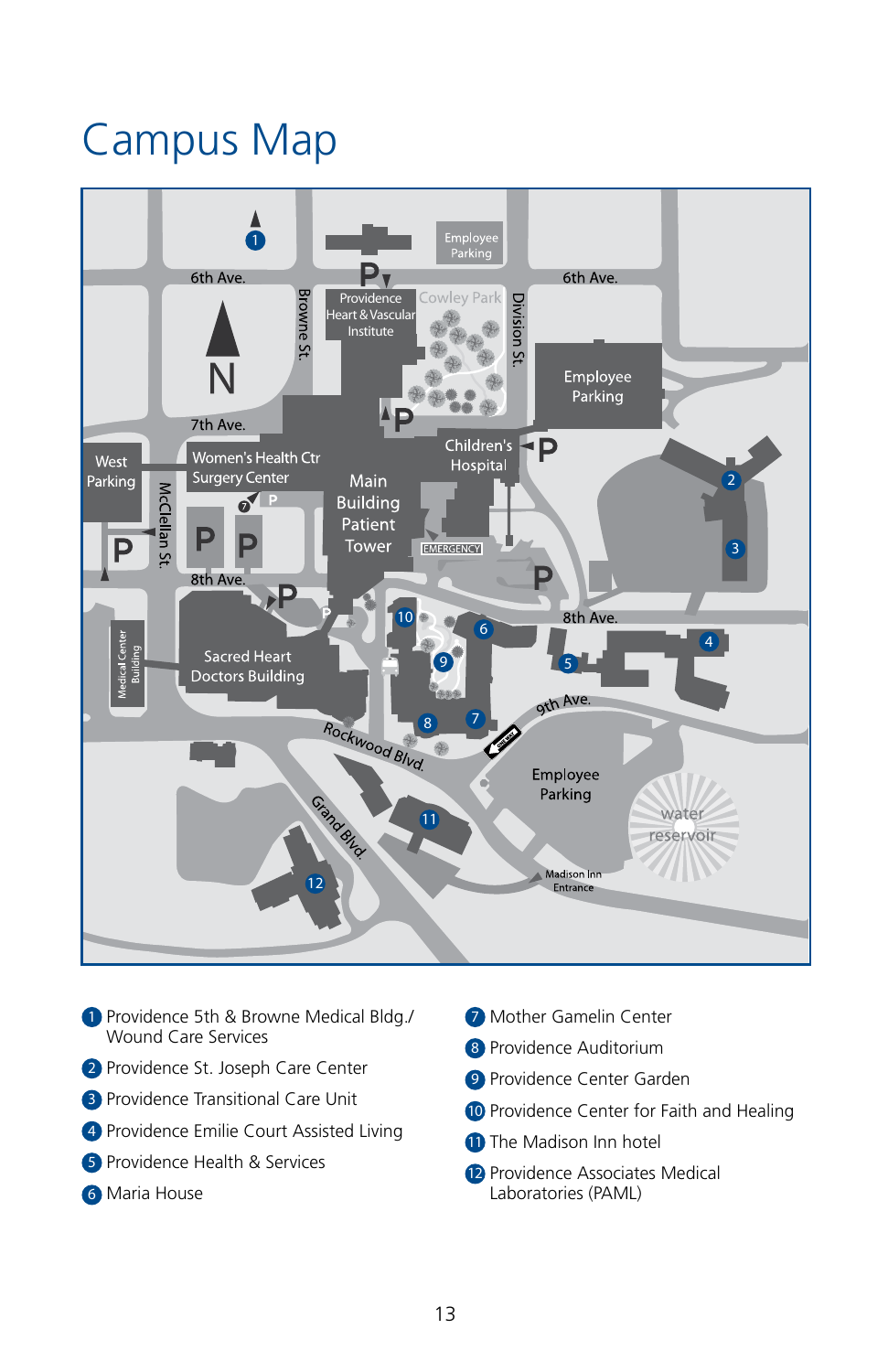# Parking



Parking is located in the Children's Hospital parking garage; the Surgery Center & Women's Health Center garage; and the Sacred Heart Doctors Building. There is a small fee for parking.

Long-term patients may be eligible for a parking pass after five consecutive inpatient days. Call Parking Services (extension 42180) or ask the parking service staff at the public garage booths.

Valet services are also offered to patients and visitors through the main entrance to the patient tower and the Surgery Center & Women's Health Center entrance.

Guests who would like an escort to their cars at night may contact Security Services (extension 43099).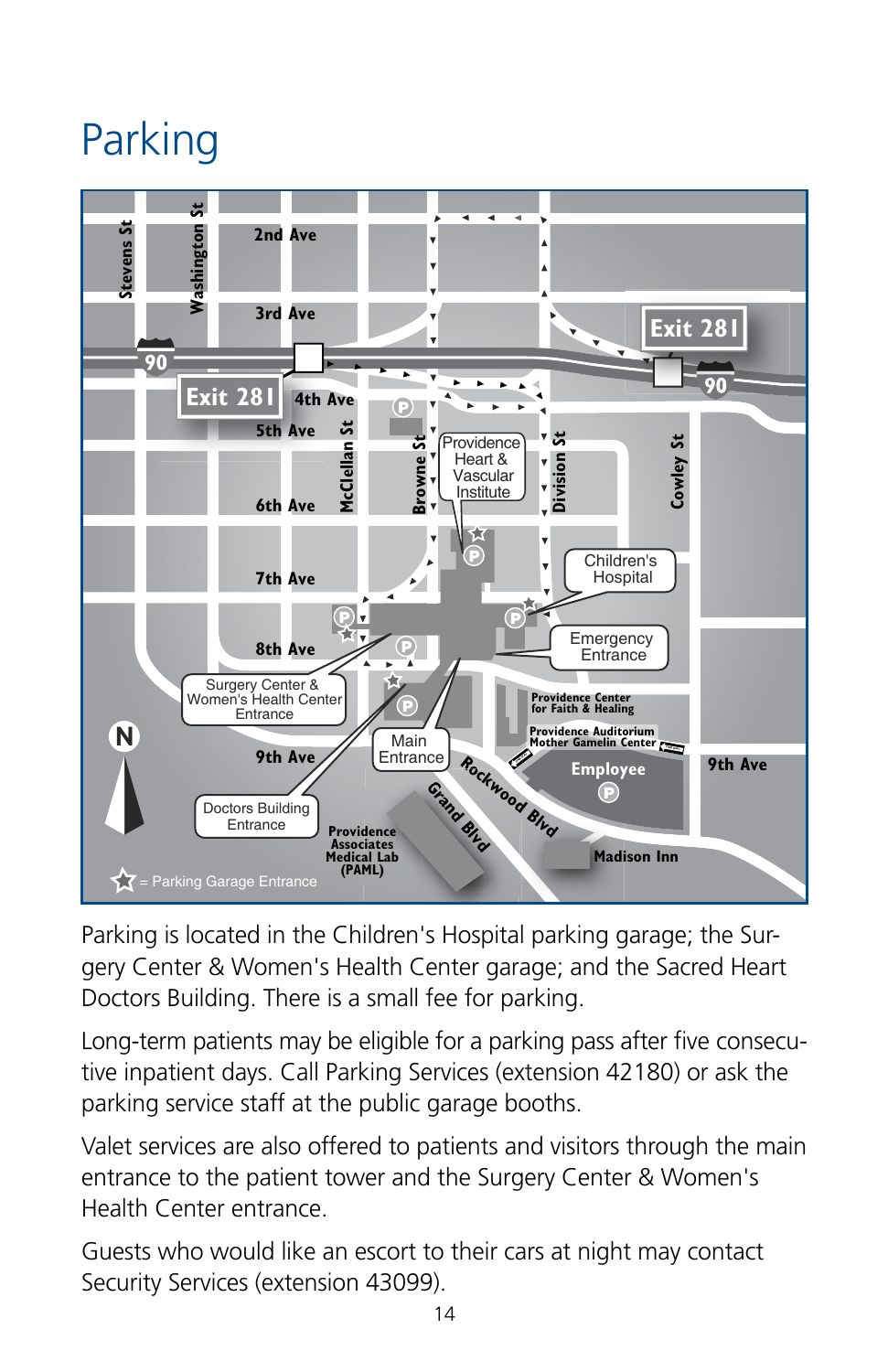#### **Notes**